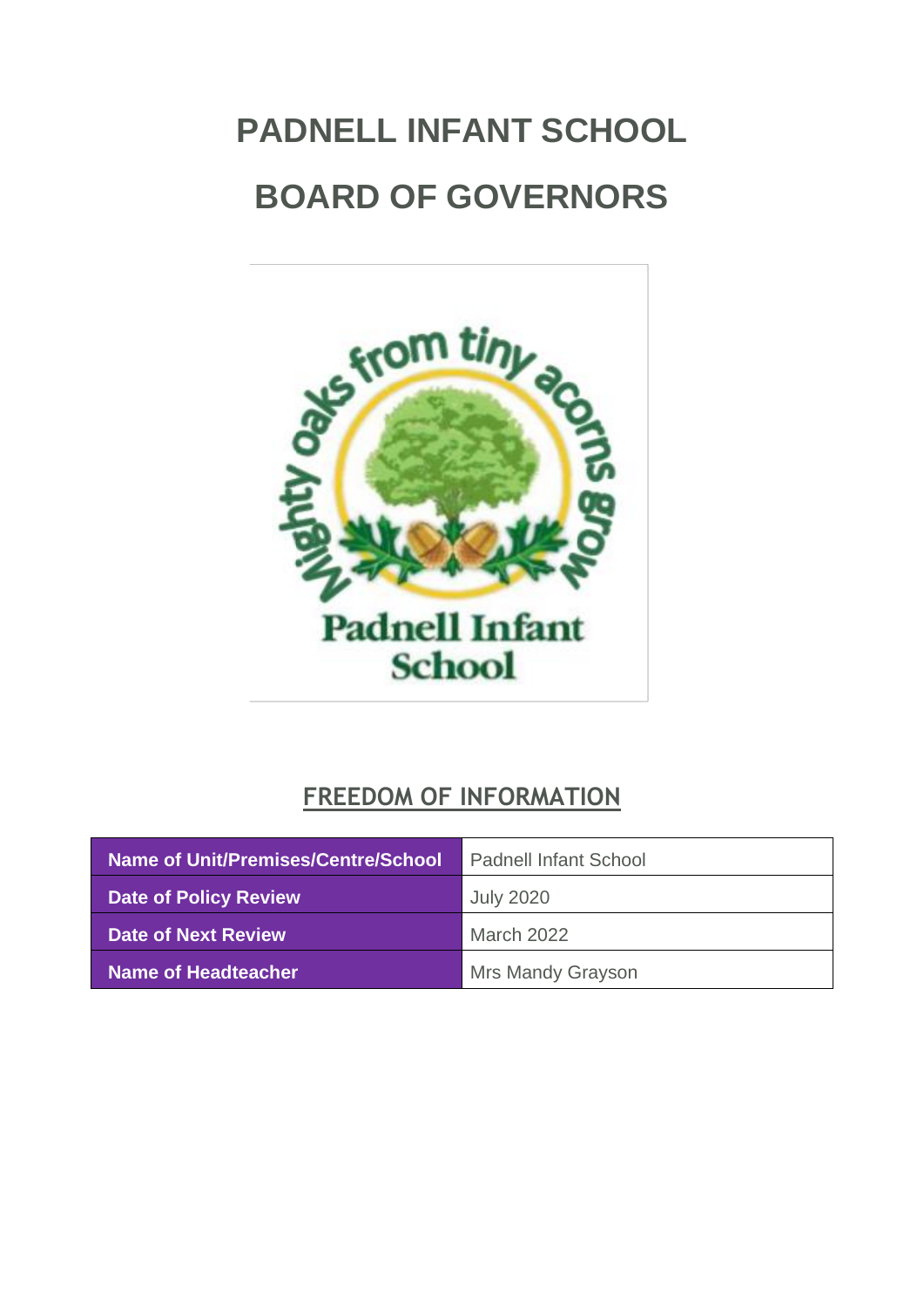# <span id="page-1-0"></span>**Administration Record**

| <b>Issue</b>   | <b>Modification</b>       | <b>Approved</b>  |
|----------------|---------------------------|------------------|
|                | For FGB Approval          | 29 October 2018  |
| 1.1            | FGB Comments Incorporated | 01 November 2018 |
| $\mathfrak{D}$ | For FGB Approval          | 13 July 2020     |
|                |                           |                  |
|                |                           |                  |
|                |                           |                  |
|                |                           |                  |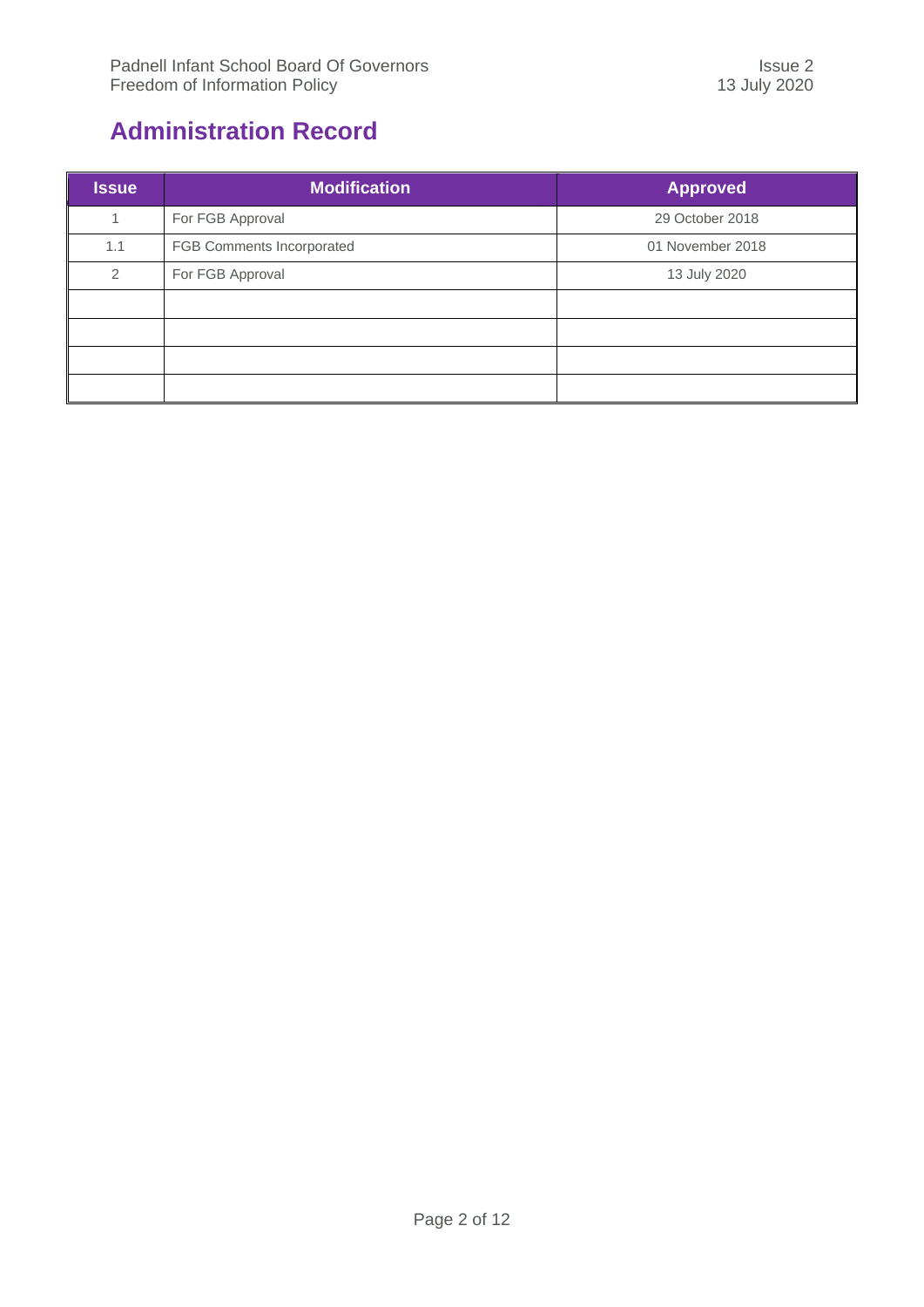# <span id="page-2-0"></span>**Contents Page**

| $\overline{2}$ |     | What a publication scheme is and why it has been developed 4 |  |
|----------------|-----|--------------------------------------------------------------|--|
| 3              |     |                                                              |  |
| 4              |     |                                                              |  |
| 5              |     |                                                              |  |
| 6              |     |                                                              |  |
| $\overline{7}$ |     |                                                              |  |
|                | 7.2 |                                                              |  |
|                | 7.3 |                                                              |  |
|                | 7.4 |                                                              |  |
|                | 7.5 |                                                              |  |
|                | 76  |                                                              |  |
| 8              |     |                                                              |  |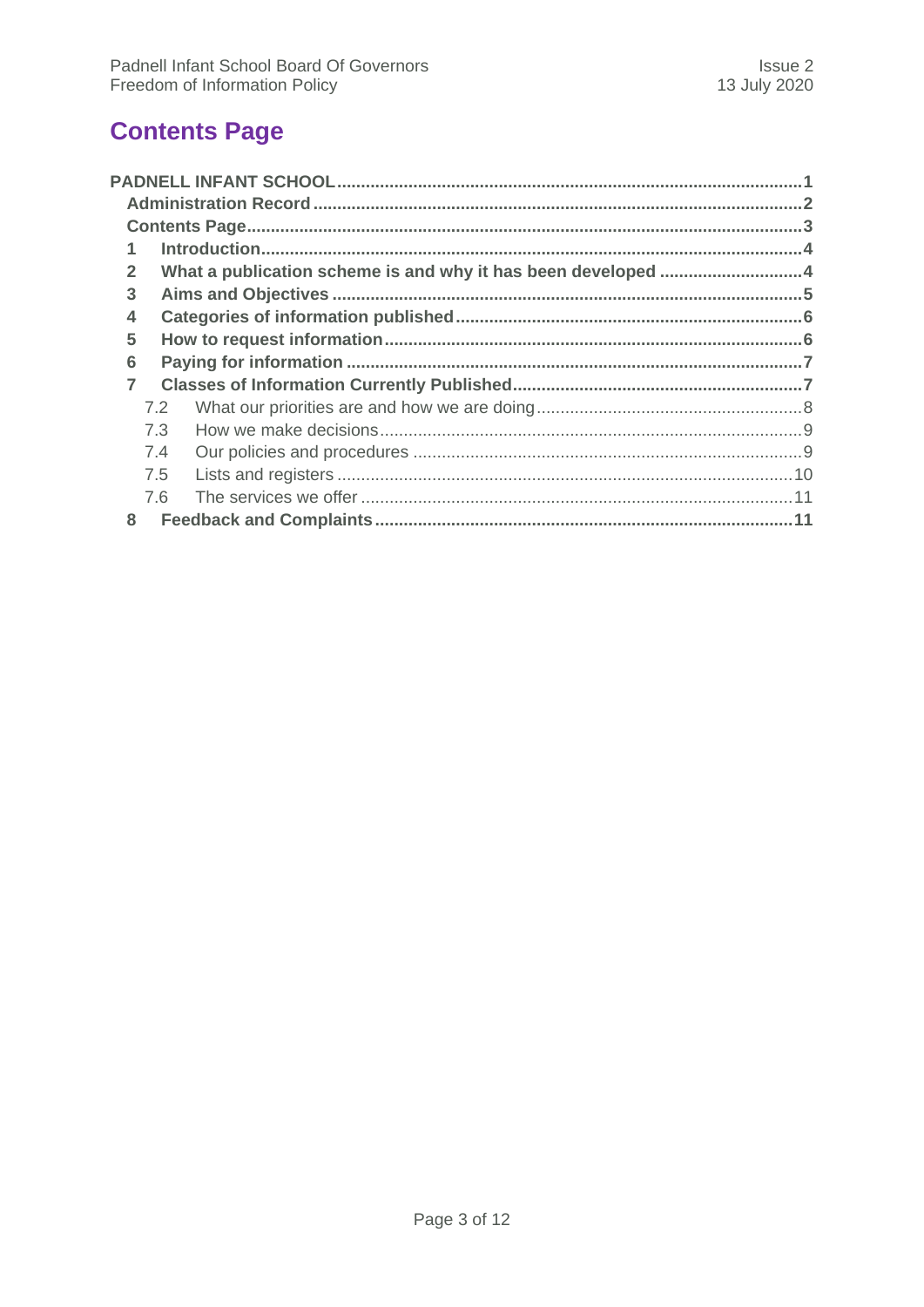## <span id="page-3-0"></span>**1 Introduction**

- 1.1.1 This is Padnell Infant School's Publication Scheme on information available under the Freedom of Information Act 2000
- <span id="page-3-1"></span>1.1.2 The governing body is responsible for maintenance of this scheme as it pertains to Padnell Infant School, Cowplain, Waterlooville, Hampshire.

# **2 What a publication scheme is and why it has been developed**

- 2.1.1 One of the aims of the Freedom of Information Act 2000 (which is referred to as FOIA in the rest of this document) is that public authorities, including all maintained schools, should be clear and proactive about the information they will make public.
- 2.1.2 To do this we must produce a publication scheme, setting out:
	- The classes of information which we publish or intend to publish;
	- The manner in which the information will be published; and
	- Whether the information is available free of charge or on payment.
- 2.1.3 The scheme covers information already published and information which is to be published in the future. All information in our publication scheme is available in paper form. Some information which we hold may not be made public, for example personal information. This publication scheme conforms to the model scheme for schools approved by the Information Commissioner.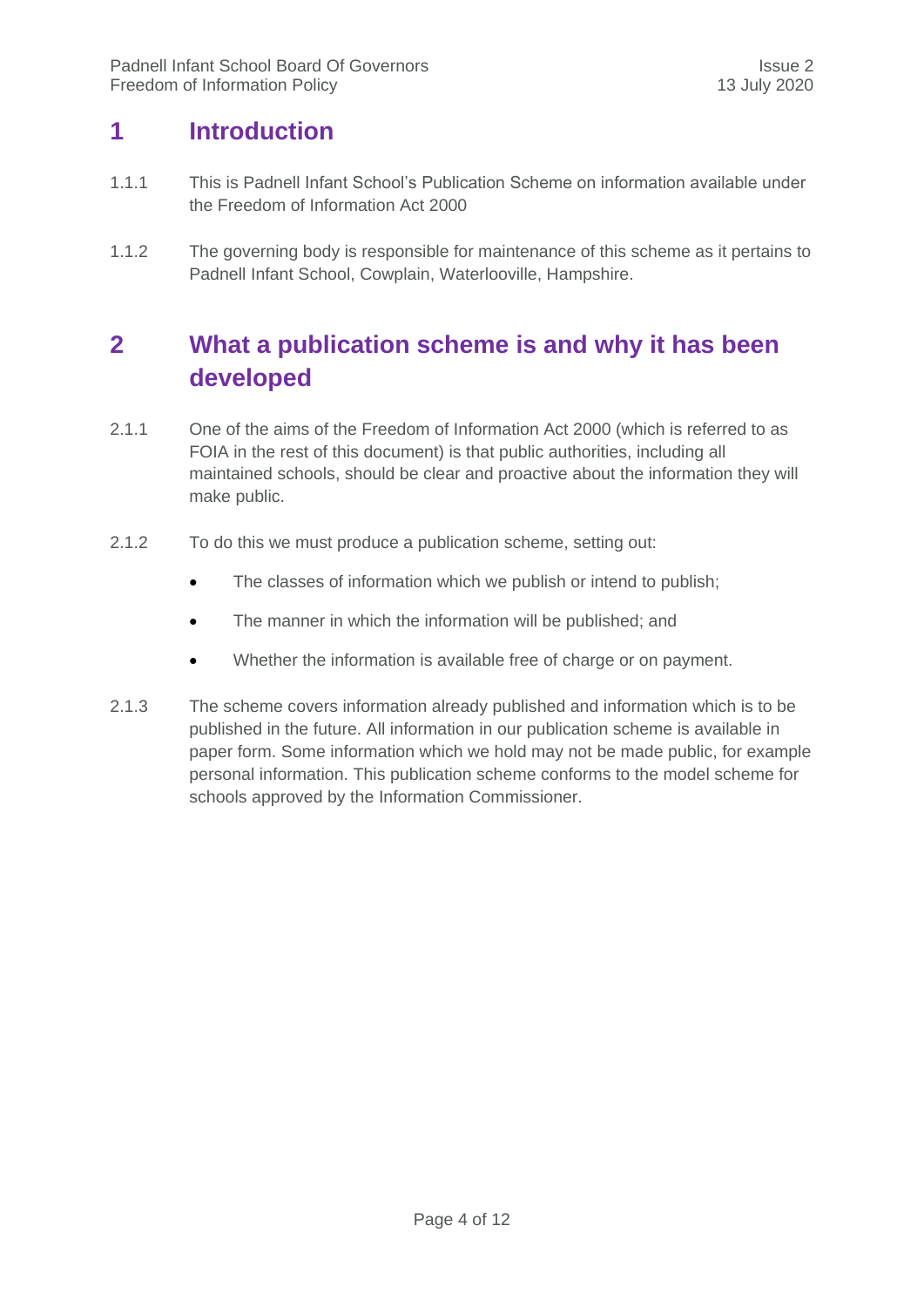# <span id="page-4-0"></span>**3 Aims and Objectives**

| 3.1.1 |  | At Padnell Infant School we believe that these things are important: |  |  |
|-------|--|----------------------------------------------------------------------|--|--|
|-------|--|----------------------------------------------------------------------|--|--|

| These are our key<br>values    | This means that;             | In practice;                                                                                                                                               |
|--------------------------------|------------------------------|------------------------------------------------------------------------------------------------------------------------------------------------------------|
| <b>Respect</b>                 | We feel good about ourselves | everyone is valued                                                                                                                                         |
| <b>Personal</b><br>achievement | We experience success        | opportunities are created for<br><b>SUCCESS</b>                                                                                                            |
| Independence                   | We know how to learn         | practical, active learning with the<br>development of skills for learning<br>enhance our enjoyment, interest,<br>confidence self-esteem and<br>achievement |
| <b>Motivation</b>              | We want to learn             | we love to learn                                                                                                                                           |
| Interdependence                | We work well with others     | children, teaching and support<br>staff, governors and parents work<br>together to help each other to<br>learn and develop                                 |
| <b>Creativity</b>              | We think of our own ideas    | we are encouraged to think of our<br>own ideas and are supported to<br>achieve our best                                                                    |

3.1.2 This publication scheme is a means of showing how we are pursuing these aims.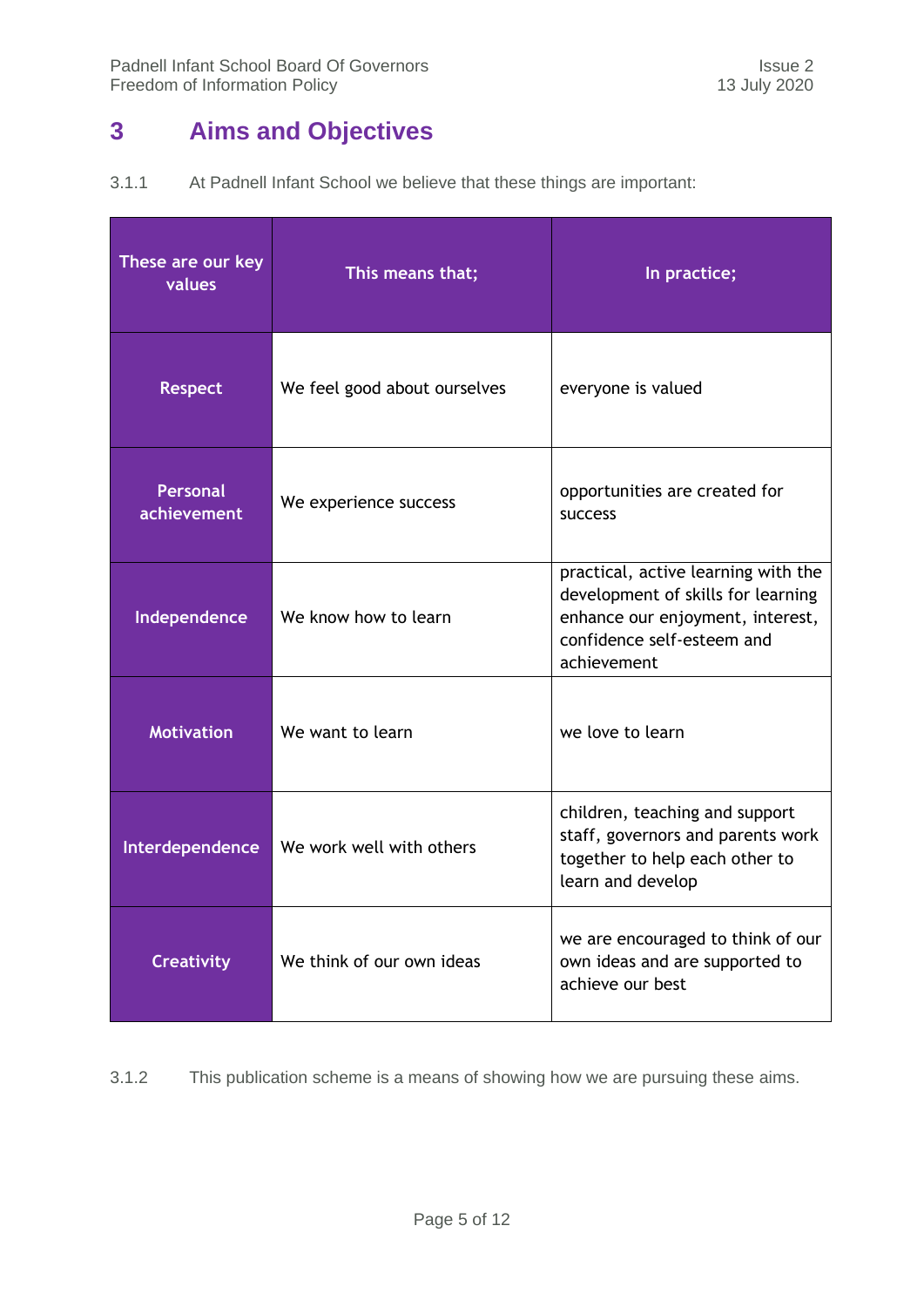## <span id="page-5-0"></span>**4 Categories of information published**

- 4.1.1 The publication scheme guides you to information which we currently publish (or have recently published) or which we will publish in the future. This is split into categories of information known as 'classes'. These are contained in section 6 of this scheme. The classes of information that we undertake to make available are organised into four broad topic areas:
	- *Pupils & Curriculum*  information about policies that relate to pupils and the school curriculum;
	- School Policies and other information related to the school information about policies that relate to the school in general.

## <span id="page-5-1"></span>**5 How to request information**

5.1.1 If you require a paper version of any of the documents within the scheme, please contact the school by telephone, email, fax or letter. Contact details are set out below.

Email: [admin@padnell-inf.hants.sch.uk](mailto:admin@padnell-inf.hants.sch.uk)

Website: www.padnell-inf.hants.sch.uk

Tel: 02392263784

Fax: 02392241613

Contact Address: Padnell Infant School, Padnell Avenue, Cowplain, Waterlooville, Hants. PO8 8DS

To help us process your request quickly, please clearly mark any correspondence - "PUBLICATION SCHEME REQUEST" (in CAPITALS please).

If the information you're looking for isn't available via the scheme you can still contact the school to ask if we have it.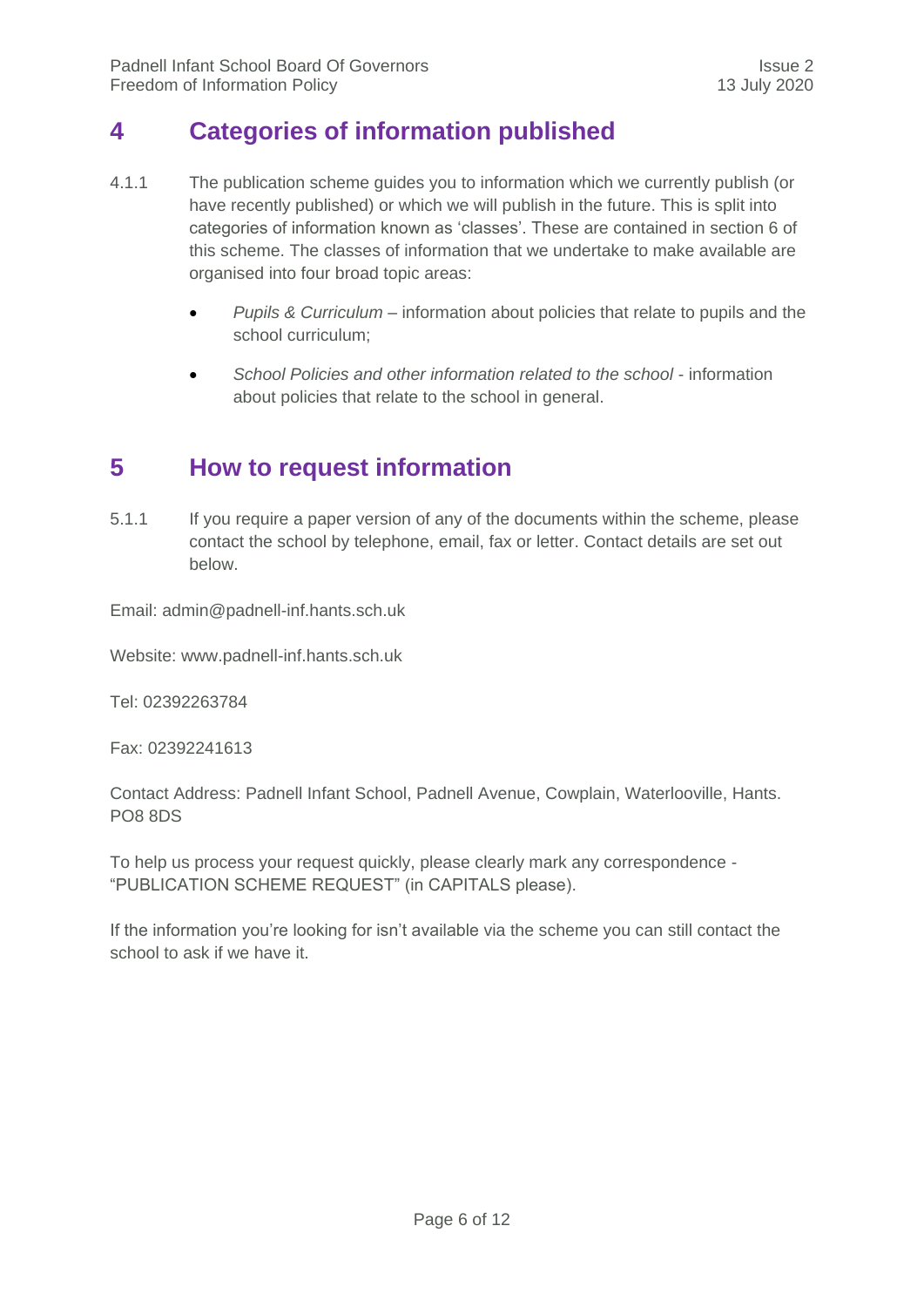# <span id="page-6-0"></span>**6 Paying for information**

- 6.1.1 Information published on our website is free, although you may incur costs from your Internet service provider. If you don't have Internet access, you can access our website using a local library or an Internet café.
- 6.1.2 Single copies of information covered by this publication are provided free unless stated otherwise in section 6. If your request means that we have to do a lot of photocopying or printing, or pay a large postage charge, or is for a priced item such as some printed publications or videos this will require further communication prior to costs being incurred.

# <span id="page-6-1"></span>**7 Classes of Information Currently Published**

7.1.1 We would expect information in this class to be current information only.

#### **Instrument of Government**

 The [Instrument of Government](javascript:popUpJargonDefinition(388)) is the document which records the name and category of the school and the name and constitution of its governing body.

#### Board of Governors

 The names, and contact details of the governors and the basis on which they have been appointed are available.

#### School session times and term dates

Details of school session times and dates of school terms and holidays.

#### What we spend and how we spend it

 Financial information about projected and actual income and expenditure, procurement, contracts and financial audit. This includes financial information for the current and previous two financial years.

#### Annual budget plan and financial statements

 Details of the Individual Schools Budget distributed by the Local Authority and the school's annual income and expenditure returns.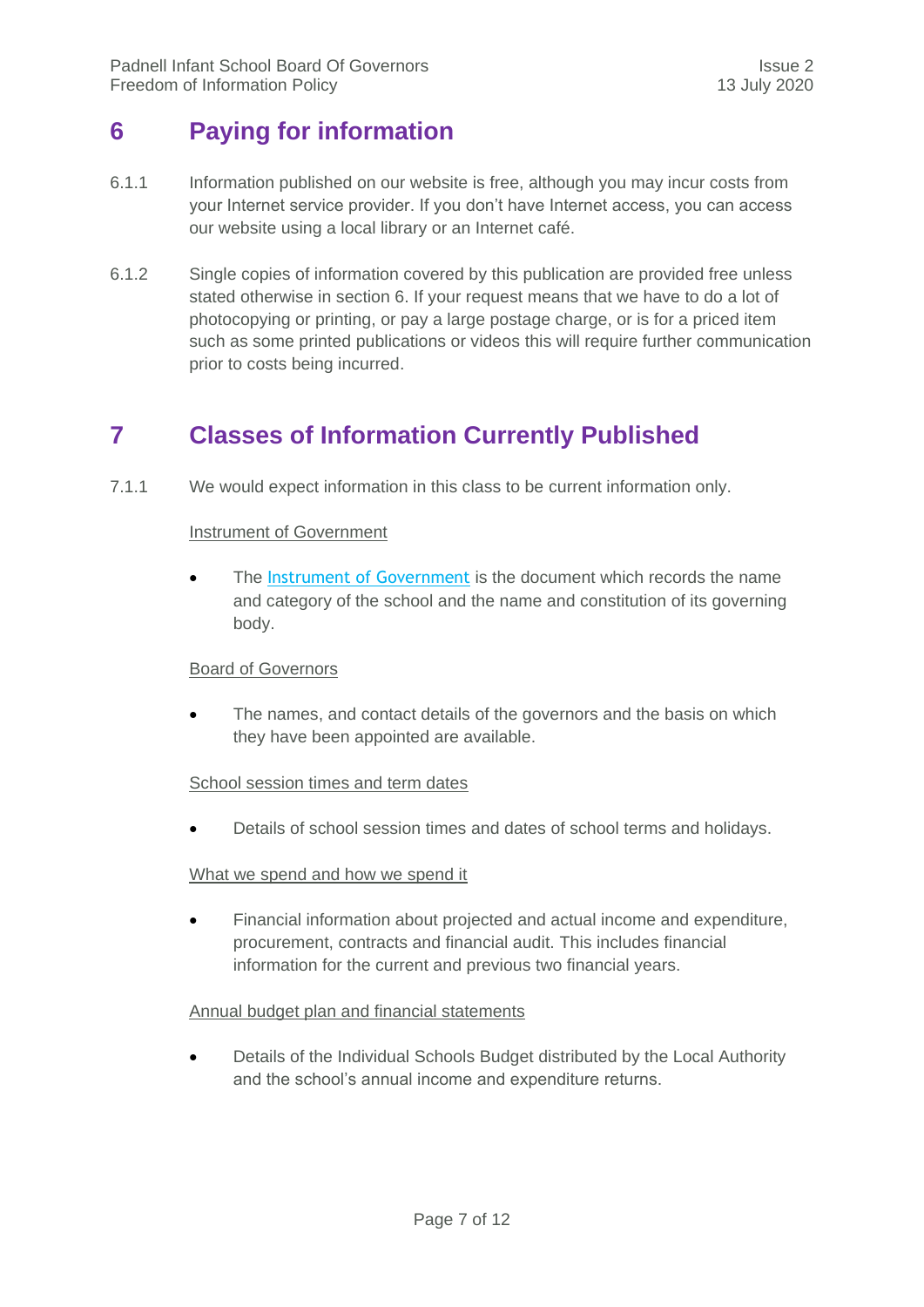#### Capital funding

 Details of the capital funding allocated to the school together with information on related building projects and other capital projects.

#### Additional Funding

Income generation schemes and other sources of funding.

#### Procurement and contracts

 Details of procedures used for the acquisition of goods and services. Details of contracts that have gone through a formal tendering process.

#### Pay policy

 The statement of the school's policy and procedures regarding teachers' pay.

#### Staffing and grading structure

#### Governors' allowances

Details of allowances and expenses that can be claimed.

#### <span id="page-7-0"></span>**7.2 What our priorities are and how we are doing**

- 7.2.1 Strategies and plans, performance indicators, audits, inspections and reviews.
- 7.2.2 Below is a list of the type of information we have readily available for publication. Any other reports or recorded information showing the school's planned or actual performance are included.

#### School profile

- Government-supplied performance data;
- The required narrative sections covering areas such as: successes during the year; areas of improvement; efforts to meet the individual needs of every child; pupil's health, safety and support; post-Ofsted action plan; and links with parents and the community.

#### Performance management information

 Performance management policy and procedures adopted by the governing body.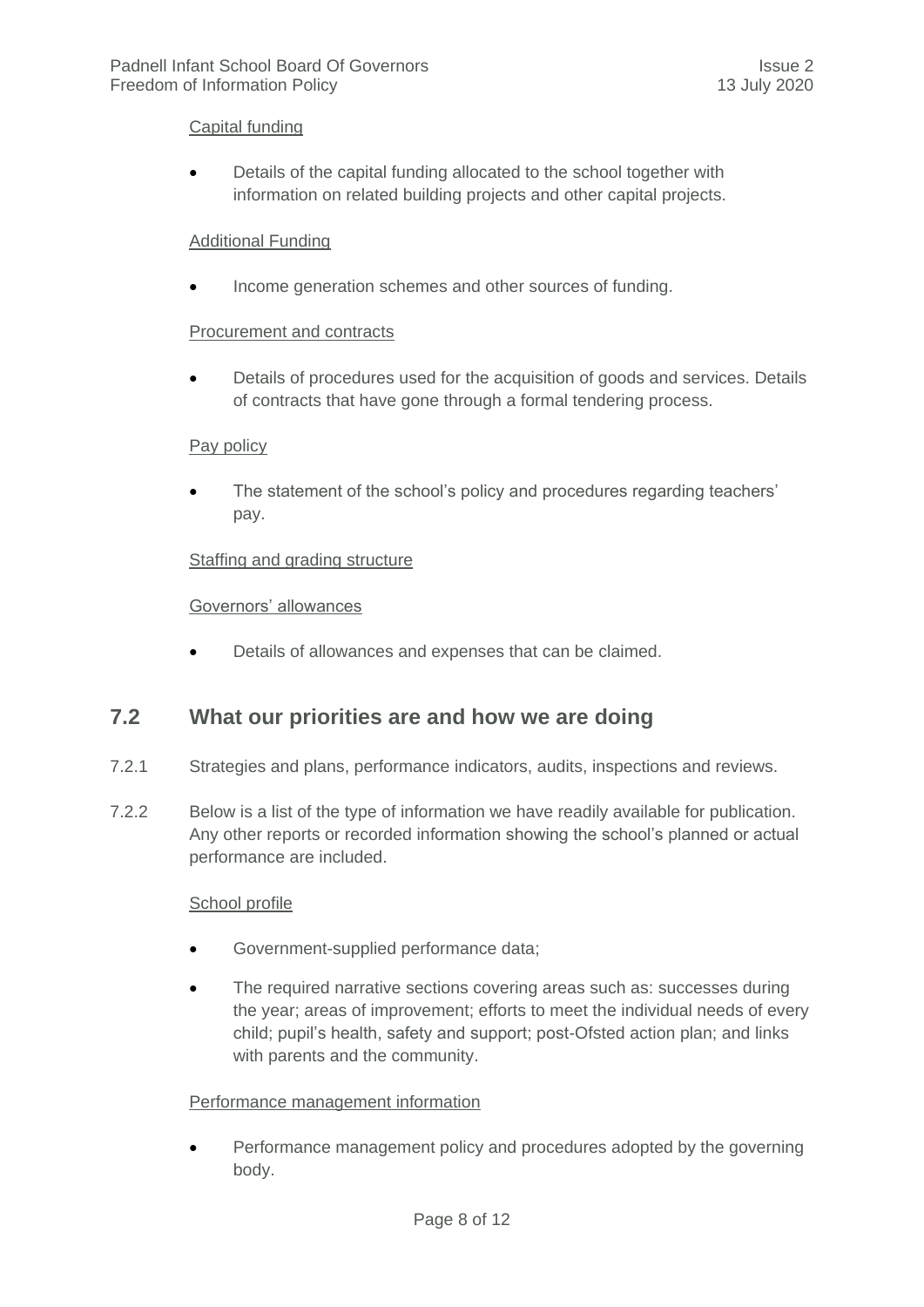#### Schools future plans

 Any major proposals for the future of the school involving, for example, consultation or a change in school status.

#### Every Child Matters / child protection

 The contribution of the school to the five Every Child Matters outcomes. The policies and procedures that are in place to ensure that functions are exercised with a view to safeguarding and promoting the welfare of children in compliance with any guidance issued by the Secretary of State.

#### <span id="page-8-0"></span>**7.3 How we make decisions**

- 7.3.1 Decision-making processes and records of decisions.
- 7.3.2 Information in this class is available at least for the current and previous three years.

#### Admissions policy / decisions

 The school's admission arrangements and procedures, together with information about the right of appeal. Individual admission decisions will not be published, but information on application numbers/patterns of successful applicants (including criteria on which applications were successful) will be if this information is held by the school.

#### Minutes of meetings of the Governing body and its sub-committees

 Minutes, agendas and papers considered at such meetings should be published as soon as practicable, with the exception of information that is properly considered to be private to the meeting.

#### <span id="page-8-1"></span>**7.4 Our policies and procedures**

- 7.4.1 Current written protocols, policies and procedures for delivering our services and responsibilities.
- 7.4.2 Information in this class is current only.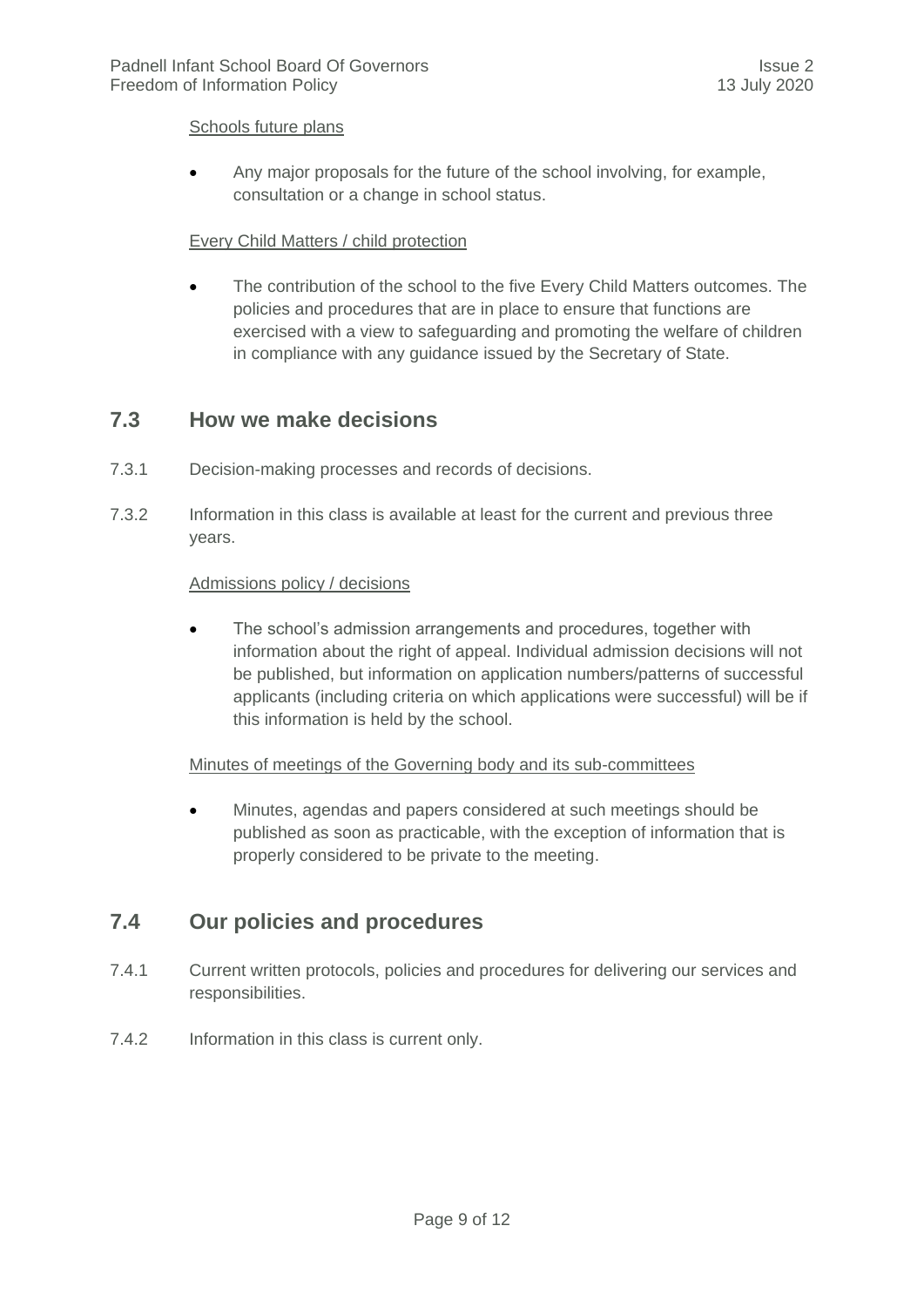#### School policies

 This will include school policies and procedures together with other information related to the school such as charging and remissions policy, health and safety and risk assessment, complaints procedure, staff conduct policy, discipline and grievance policies, pay policy, staffing structure implementation plan. It will also include policies and procedures for handling information requests.

#### Pupil and Curriculum policies

 This will include such policies as home-school agreement, curriculum, sex education, special educational needs, accessibility, race equality, collective worship and pupil discipline.

#### Records management and personal data policies

 This will include information security policies, records retention, destruction and archive policies, and data protection (including data sharing) policies.

#### Equality and diversity

 This will also include policies, schemes, statements, procedures and guidelines relating to equal opportunities.

#### Policies and procedures for the recruitment of staff

 If vacancies are advertised as part of recruitment policies, details of current vacancies will be readily available.

#### Charging regimes and policies

 Details of any statutory charging regimes will be provided. Charging policies include charges made for information routinely published. It should clearly state what costs are to be recovered, the basis on which they are made, and how they are calculated.

#### <span id="page-9-0"></span>**7.5 Lists and registers**

7.5.1 This is to be information in currently maintained list and registers only.

#### Curriculum circulars and statutory instruments

 Statutory Instruments (for example Regulations), departmental circulars and administrative memoranda sent to the Head Teacher/Governing Body concerning the curriculum.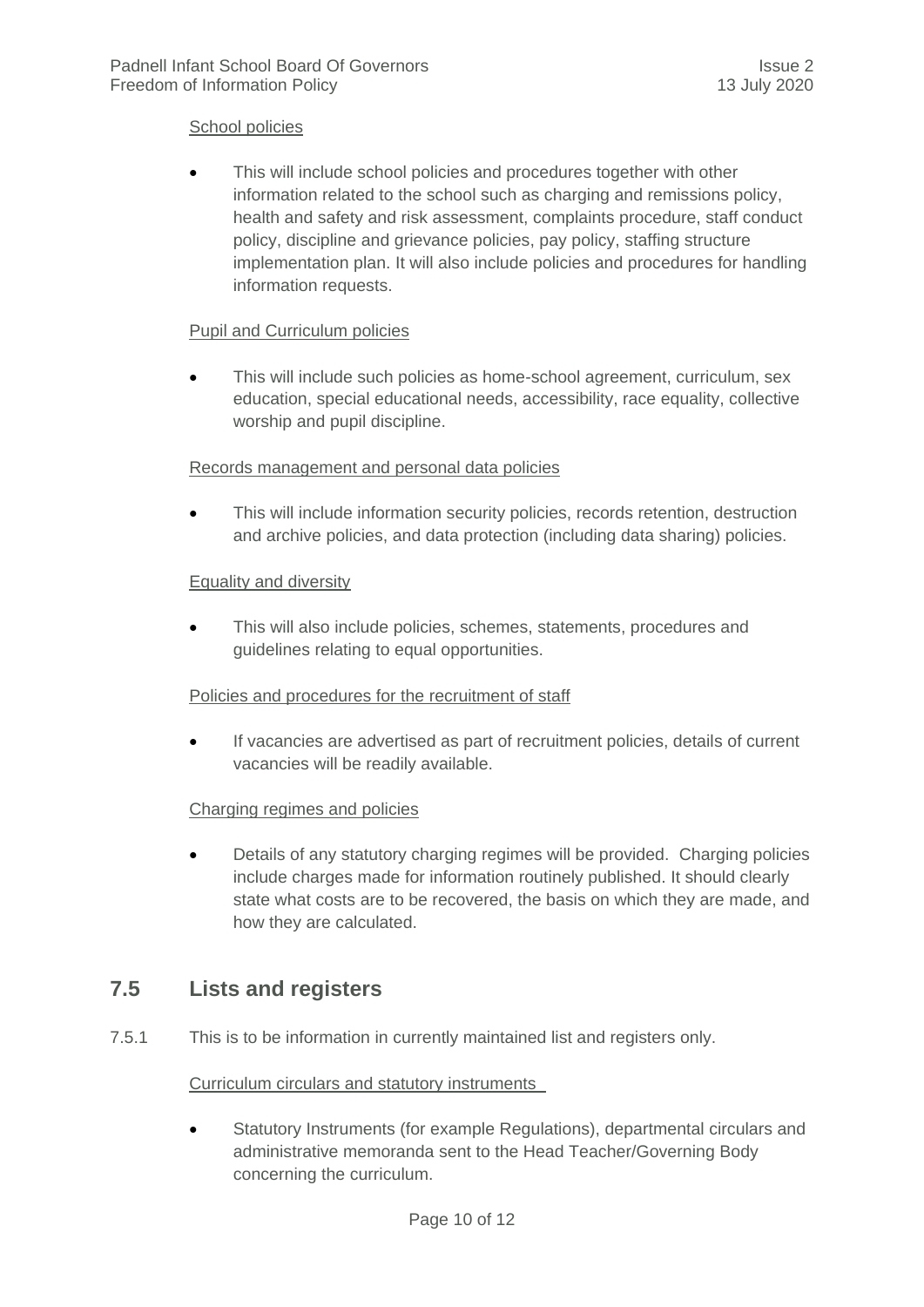#### Disclosure logs

 If a school produces a disclosure log indicating the information provided in response to requests, it should be readily available. Disclosure logs are recommended as good practice.

#### Asset register

- We would expect some information from capital asset registers to be available, if such registers are held.
- Any information the school is currently legally required to hold in publicly available registers

#### <span id="page-10-0"></span>**7.6 The services we offer**

- 7.6.1 Information about the services the school provides including leaflets, guidance and newsletters.
- 7.6.2 Generally this is an extension of part of the first class of information and may also relate to information covered in other classes. Examples of services that are to be included here are:
	- Extra-curricular activities;
	- Out of school clubs;
	- School publications;
	- Services for which the school is entitled to recover a fee, together with those fees;
	- Leaflets, booklets and newsletters.

# <span id="page-10-1"></span>**8 Feedback and Complaints**

- 8.1.1 We welcome any comments or suggestions you may have about the scheme. If you want to make any comments about this publication scheme or if you require further assistance or wish to make a complaint then initially this should be addressed to *[Chair of Governors, Padnell Infant School].*
- 8.1.2 If you are not satisfied with the assistance that you get or if we have not been able to resolve your complaint and you feel that a formal complaint needs to be made then this should be addressed to the Information Commissioner's Office. This is the organisation that ensures compliance with the Freedom of Information Act 2000 and that deals with formal complaints.